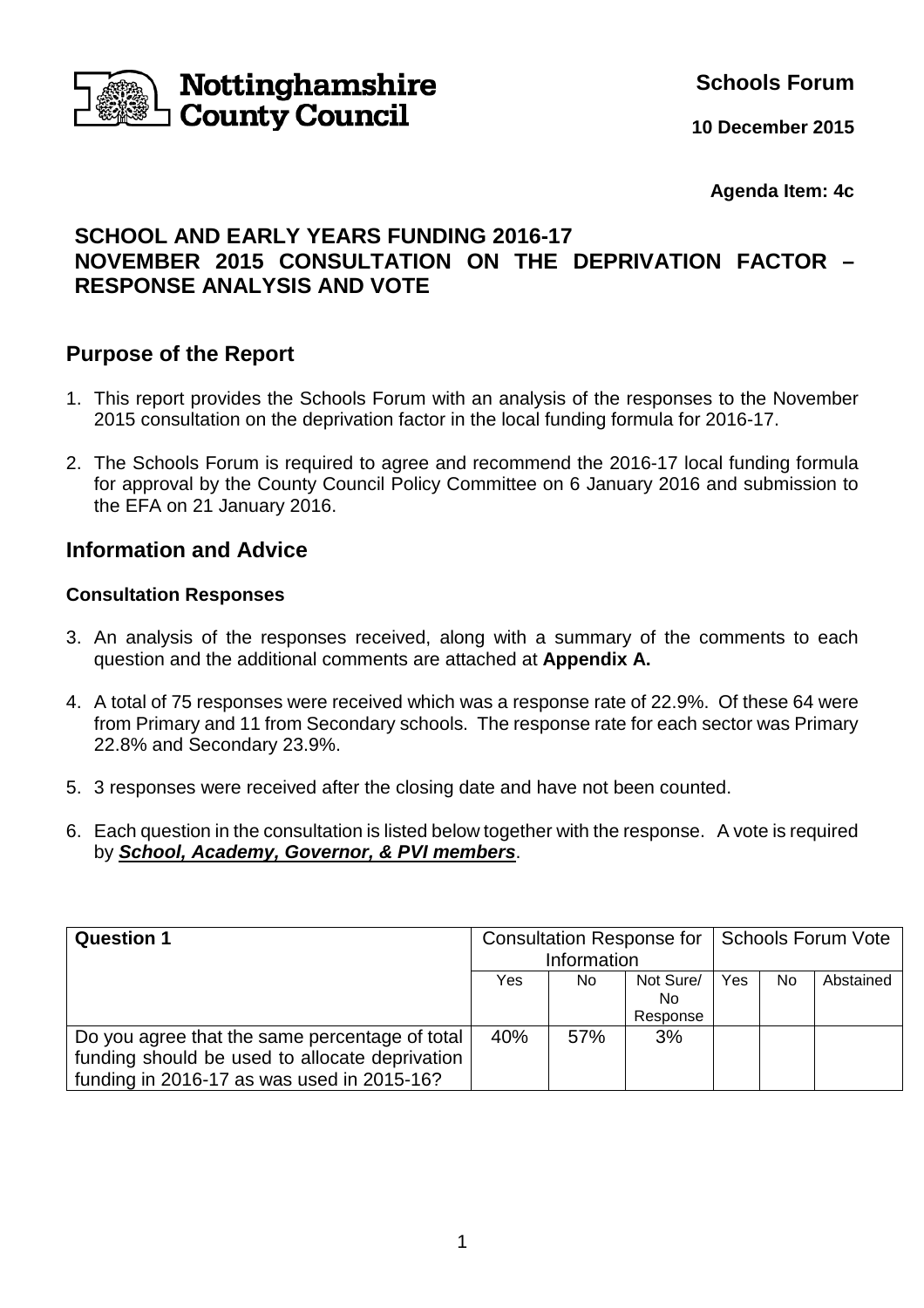| <b>Question 2</b>                                                                                  | Consultation<br>Response for<br>Information | <b>Schools Forum Vote</b> |     |           |
|----------------------------------------------------------------------------------------------------|---------------------------------------------|---------------------------|-----|-----------|
|                                                                                                    | Yes                                         | Yes                       | No. | Abstained |
| If you answered no to Question 1 do you think<br>the percentage should be reduced or<br>increased? |                                             |                           |     |           |
| Increased                                                                                          | 37%                                         |                           |     |           |
| Decreased                                                                                          | 63%                                         |                           |     |           |

| <b>Question 3</b>                              | Consultation<br>Response for<br>Information | <b>Schools Forum Vote</b> |     |           |
|------------------------------------------------|---------------------------------------------|---------------------------|-----|-----------|
|                                                | Yes                                         | Yes                       | No. | Abstained |
| If you would like the percentage to be reduced |                                             |                           |     |           |
| what would you like it reduced to?             |                                             |                           |     |           |
| Model A 2.99%                                  | 4%                                          |                           |     |           |
| Model B 2.74%                                  | 0%                                          |                           |     |           |
| Model C 2.49%                                  | 4%                                          |                           |     |           |
| Model D 2.24%                                  | 0%                                          |                           |     |           |
| Model E 1.99%                                  | 40%                                         |                           |     |           |
| Other                                          | 52%                                         |                           |     |           |

| <b>Question 4</b>                                | Consultation<br>Response for<br>Information | <b>Schools Forum Vote</b> |     |           |
|--------------------------------------------------|---------------------------------------------|---------------------------|-----|-----------|
|                                                  | <b>Yes</b>                                  | Yes                       | No. | Abstained |
| If you would like the percentage to be increased |                                             |                           |     |           |
| what would you like it increased to?             |                                             |                           |     |           |
| Model F 3.49%                                    | $0\%$                                       |                           |     |           |
| Model G 3.74%                                    | $0\%$                                       |                           |     |           |
| Model H 3.99%                                    | $0\%$                                       |                           |     |           |
| Model I 4.24%                                    | $0\%$                                       |                           |     |           |
| Model J 4.99%                                    | 58%                                         |                           |     |           |
| Other                                            | 42%                                         |                           |     |           |

| <b>Question 5</b>                                                                                                                                                                 | Consultation Response for   Schools Forum Vote<br>Information |     |                              |            |     |           |
|-----------------------------------------------------------------------------------------------------------------------------------------------------------------------------------|---------------------------------------------------------------|-----|------------------------------|------------|-----|-----------|
|                                                                                                                                                                                   | Yes                                                           | No. | Not Sure/<br>No.<br>Response | <b>Yes</b> | No. | Abstained |
| Do you agree that the percentage of total<br>deprivation funding allocated via FSM and<br>IDACI in 2016-17 should be the same as used<br>in 2015-16 i.e. allocated equally 50/50? | 31%                                                           | 45% | 24%                          |            |     |           |